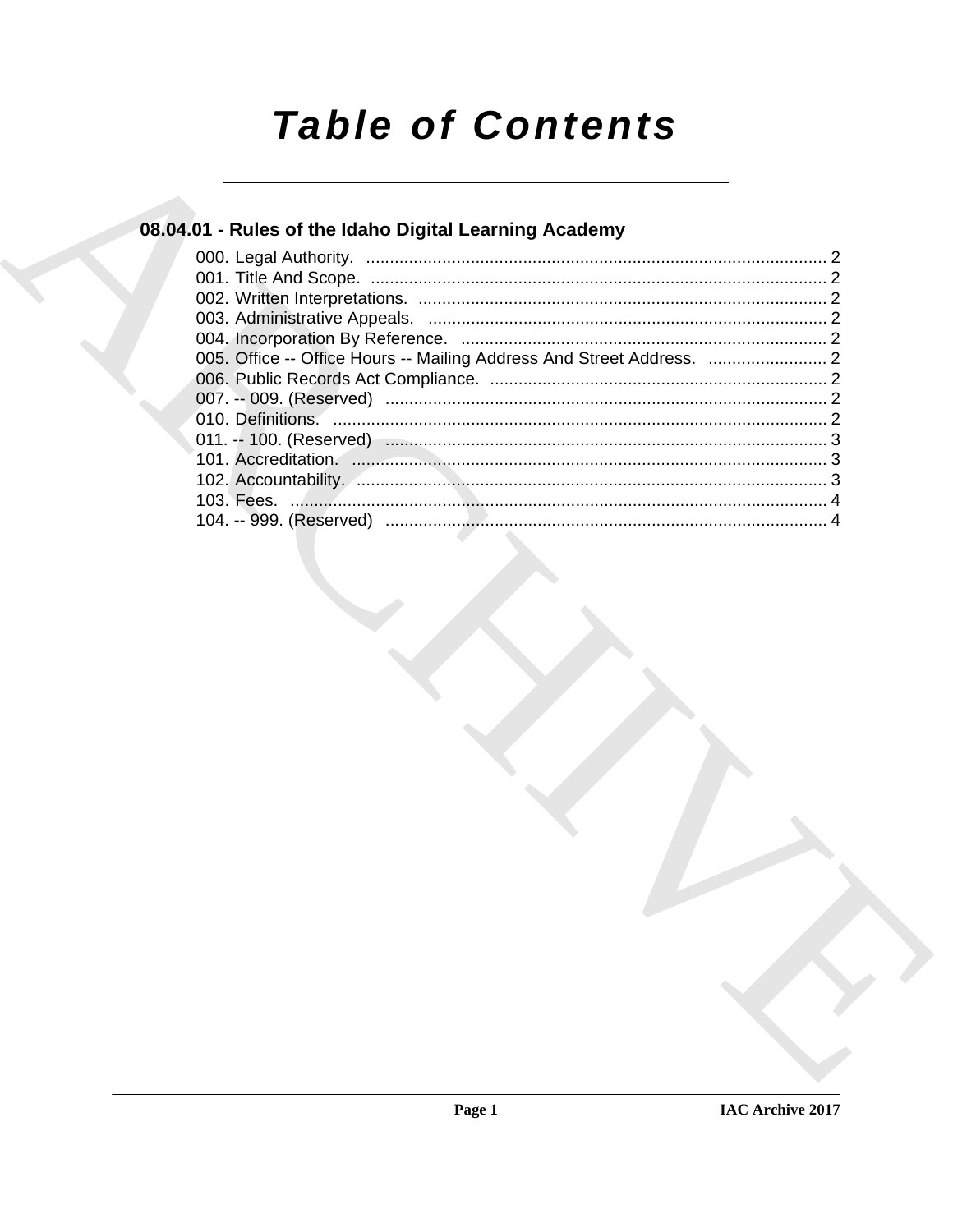#### **IDAPA 08 TITLE 04 CHAPTER 01**

### **08.04.01 - RULES OF THE IDAHO DIGITAL LEARNING ACADEMY**

#### <span id="page-1-6"></span><span id="page-1-5"></span><span id="page-1-4"></span><span id="page-1-3"></span><span id="page-1-2"></span><span id="page-1-1"></span>**001. TITLE AND SCOPE.**

<span id="page-1-0"></span>

| <b>CHAPTER 01</b>                  |                                                                                                                                                                                                                                 |             |
|------------------------------------|---------------------------------------------------------------------------------------------------------------------------------------------------------------------------------------------------------------------------------|-------------|
|                                    | 08.04.01 - RULES OF THE IDAHO DIGITAL LEARNING ACADEMY                                                                                                                                                                          |             |
| 000.                               | LEGAL AUTHORITY.<br>In accordance with Sections 33-5504, 33-5505, and 33-5507, Idaho Code, the Board shall promulgate rules<br>implementing the provisions of Title 33, Chapter 55, Idaho Code.                                 | $(3-30-07)$ |
| 001.                               | TITLE AND SCOPE.                                                                                                                                                                                                                |             |
| 01.<br>Academy."                   | <b>Title.</b> These rules shall be cited as IDAPA 08.04.01, "Rules of the Idaho Digital Learning                                                                                                                                | $(3-30-07)$ |
| 02.                                | Scope. These rules provide the requirements for the governance and administration of the Idaho<br>Digital Learning Academy's Board of Directors.                                                                                | $(3-30-07)$ |
| 002.                               | <b>WRITTEN INTERPRETATIONS.</b><br>There are no written interpretations of these Rules.                                                                                                                                         | $(3-30-07)$ |
| 003.                               | <b>ADMINISTRATIVE APPEALS.</b><br>Administrative appeals are governed by the Idaho Administrative Procedure Act, Title 67, Chapter 52 and IDAPA<br>04.01.11, "Idaho Rules of Administrative Procedure of the Attorney General." | $(3-30-07)$ |
| 004.                               | <b>INCORPORATION BY REFERENCE.</b><br>There are no documents incorporated by Reference to these rules.                                                                                                                          | $(3-30-07)$ |
| 005.                               | <b>OFFICE -- OFFICE HOURS -- MAILING ADDRESS AND STREET ADDRESS.</b><br>The Idaho Digital Learning Academy is located in Boise, Idaho.                                                                                          | $(3-30-07)$ |
| 01.                                | <b>Office Hours</b> . The Idaho Digital Learning Academy's offices are open from 8 a.m. to 5 p.m.,<br>except Saturday, Sunday, and legal holidays.                                                                              | $(3-30-07)$ |
| 02.<br>Dr., Meridian, Idaho 83642. | Street Address. The offices of the Idaho Digital Learning Academy are located at 1303 E. Central                                                                                                                                | $(3-30-07)$ |
| 03.<br>Dr., Meridian, Idaho 83642. | Mailing Address. The mailing address of the Idaho Digital Learning Academy is 1303 E. Central                                                                                                                                   | $(3-30-07)$ |
| 04.<br>0207.                       | Telephone Number. The telephone number of the Idaho Digital Learning Academy is 208-342-                                                                                                                                        | $(3-30-07)$ |
| 05.                                | Facsimile. The facsimile number of the Idaho Digital Learning Academy is 208-342-1031.                                                                                                                                          | $(3-30-07)$ |
| 06.                                | Website and E-Mail Address. The electronic address of the Idaho Digital Learning Academy is<br>http://www.idahodigitallearning.org/ and the e-mail address is idla@IdahoDigitalLearning.org.                                    | $(3-30-07)$ |
| 006.<br>74, Chapter 1, Idaho Code. | PUBLIC RECORDS ACT COMPLIANCE.<br>The Idaho Digital Learning Academy's records are subject to the provisions of the Idaho Public Records Act, Title                                                                             | $(3-30-07)$ |
| $007. - 009.$                      | (RESERVED)                                                                                                                                                                                                                      |             |
| 010.                               | DEFINITIONS.                                                                                                                                                                                                                    |             |
| 01.                                | Idaho Digital Learning Academy (IDLA). Idaho Digital Learning Academy is defined in Section<br>33-5505(3) and means an online educational program organized as a fully accredited secondary school with statewide               |             |

### <span id="page-1-8"></span><span id="page-1-7"></span>**007. -- 009. (RESERVED)**

#### <span id="page-1-10"></span><span id="page-1-9"></span>**010. DEFINITIONS.**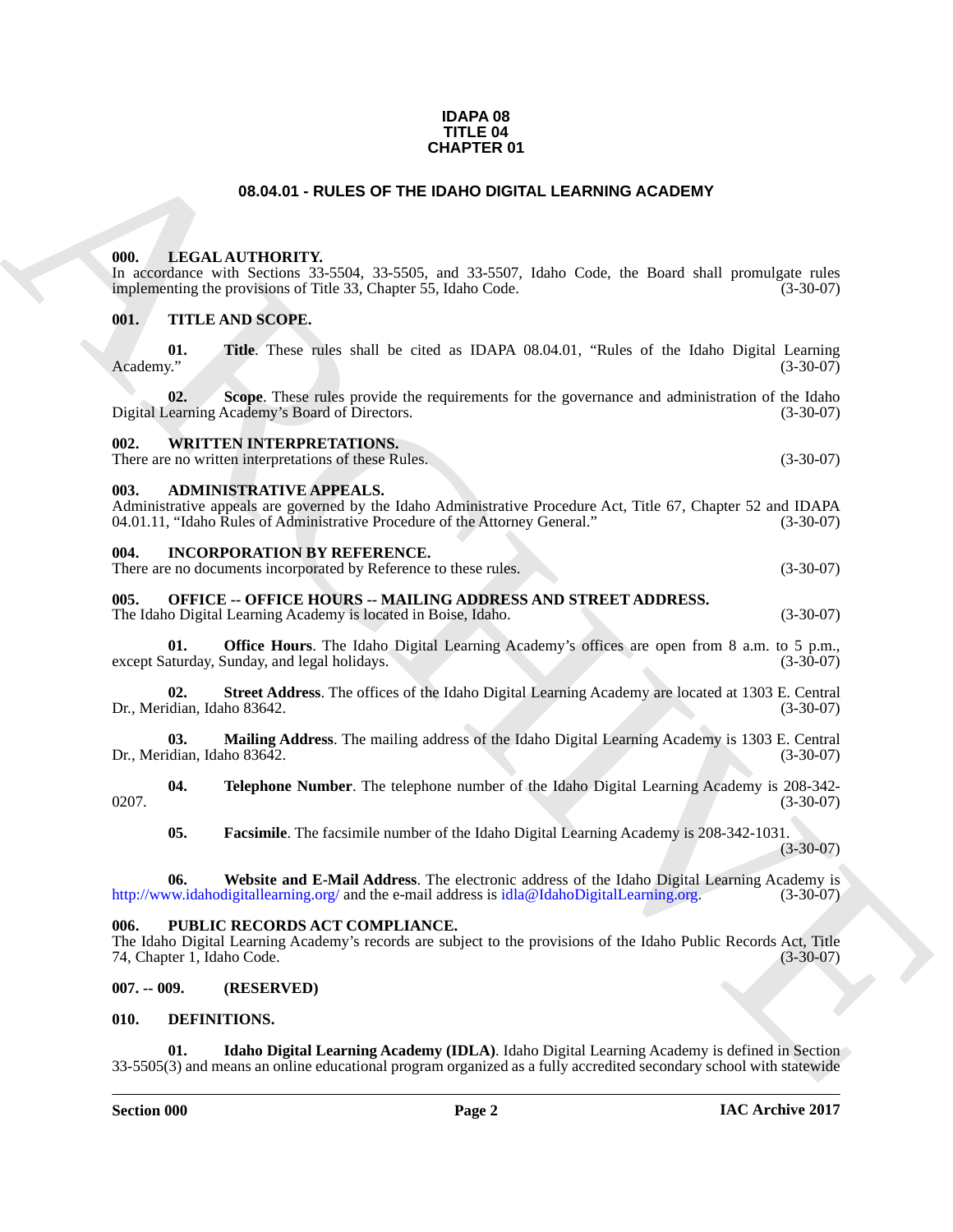local school district. The local school district is responsible for the appropriate disciplinary action. IDLA should be notified by the local school district of any disciplinary action resulting from a student's participation in an IDLA  $\frac{(3-30-07)}{2}$ 

**d.** The IDLA Director or designee reserves the right to deny disruptive students access to IDLA courses in the future or remove them from participating in an existing course. Appeals to the denial or removal from a course may be made in writing to the IDLA Board of Directors discussing the circumstances for removal or denial. The IDLA Board of Directors will review the appeal and hold a telephone conference to allow the student an opportunity to speak to the issue. The IDLA Board of Directors will issue a final decision within ten (10) days of the telephone conference. (3-30-07)

<span id="page-2-5"></span>**03. Teacher Interaction**. **IDLA** faculty are required to contact students within the first month of class. Contact includes phone, regular mail, e-mail, or other technological means. IDLA faculty are required to submit periodic progress reports and final course percentages for individual students' grades which are then reported to the local school district. (3-30-07) local school district.

**Section 101 Page 3**

#### *IDAHO ADMINISTRATIVE CODE IDAPA 08.04.01 State Board of Education Rules of the Idaho Digital Learning Academy*

<span id="page-2-7"></span>capabilities for delivering accredited courses to Idaho resident students in grades seven (7) through twelve (12) at no cost to the student unless the student enrolls in additional courses beyond full-time enrollment. Participation in the academy by public school students shall be in compliance with academy and local school district policies. Adult learners and out-of-state students shall pay tuition commensurate with rates established by the state board with the advice of the superintendent, and such funds shall be included in the budget and audit of the academy's fiscal records. (3-30-07)

Since Gradient and Euler Control of the Baltimore of the Baltimore of the Baltimore of the Baltimore of the Baltimore of the Baltimore of the Baltimore of the Baltimore of the Baltimore of the Baltimore of the Baltimore o **02. Acceptable Use Policy (AUP)**. An Acceptable Use Policy is a policy that governs behavior in a computer or online environment. An Acceptable Use Policy outlines appropriate and inappropriate behavior, including specific examples of inappropriate behavior as well as the consequences of violating the policy. Acceptable use guidelines include, but are not limited to, guidelines pertaining to the use of profanity or threatening language, copyright violations, revealing personal information (either their own or someone else's), disrupting the use of a school network, or importation of sexually explicit, drug-related, and other offensive materials into the course environment. (3-30-07)

<span id="page-2-8"></span>**03. Designee**. In the absence of the IDLA Director, a representative from the IDLA Board of Directors or an administrative staff member may be appointed by the IDLA Board of Directors to serve as designee. (3-30-07)

#### <span id="page-2-0"></span>**011. -- 100. (RESERVED)**

#### <span id="page-2-6"></span><span id="page-2-1"></span>**101. ACCREDITATION.**

IDLA must submit proof of accreditation that meets accreditation standards of the state of Idaho and the northwest accreditation association to the State Board of Education annually. (3-30-07) accreditation association to the State Board of Education annually.

#### <span id="page-2-2"></span>**102. ACCOUNTABILITY.**

**01. Exams**. Each IDLA semester course will require the student to take a comprehensive final exam at ved site under proctored conditions. (3-30-07) an approved site under proctored conditions.

#### <span id="page-2-4"></span><span id="page-2-3"></span>**02. Student Work and Ethical Conduct**. (3-30-07)

**a.** IDLA will inform students in writing of the consequences of plagiarism. The consequences for plagiarism are set out in each class syllabus that each student receives prior to the beginning of each class. IDLA will investigate suspected cases of plagiarism and inform parents, students, and the local school district when a suspected  $\csc$  arises. (3-30-07)

**b.** Acceptable use and behavior in a distance-learning environment is determined by local school district's policies and is covered by the district's AUP signed by the student and the student's parent. The student and parent will agree to abide by an IDLA AUP specifically governing behavior in an online school. IDLA will provide a copy of the IDLA AUP to the Idaho State Board of Education in the IDLA Annual Report.

**c.** In a case of violation of the acceptable use policy or other disciplinary issues, IDLA will notify the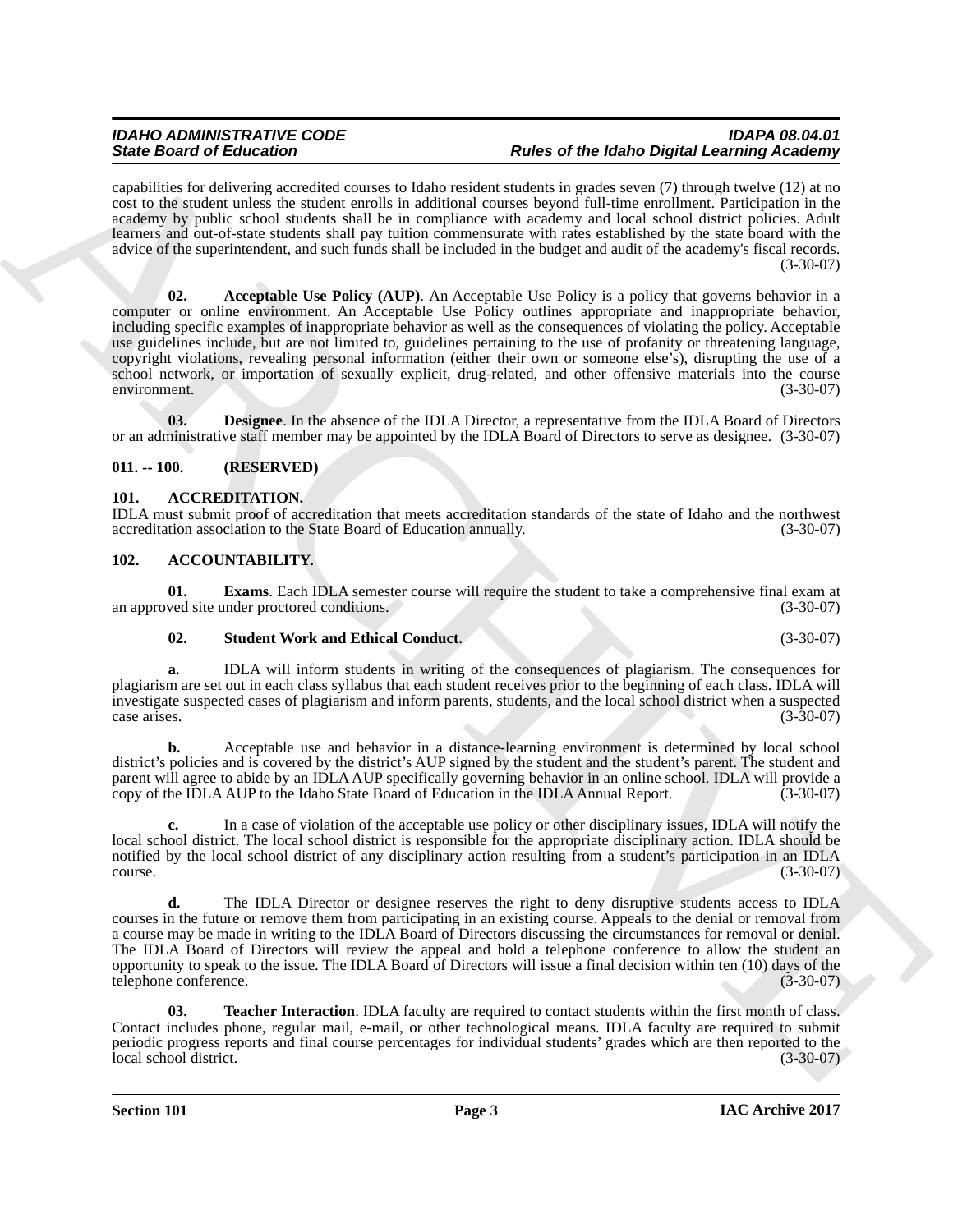#### <span id="page-3-2"></span><span id="page-3-0"></span>**103. FEES.**

ARCHIVE The IDLA fee schedule will be provided to the Idaho State Board of Education in the IDLA Annual Report to the State Board of Education. (3-30-07) State Board of Education.

<span id="page-3-1"></span>**104. -- 999. (RESERVED)**